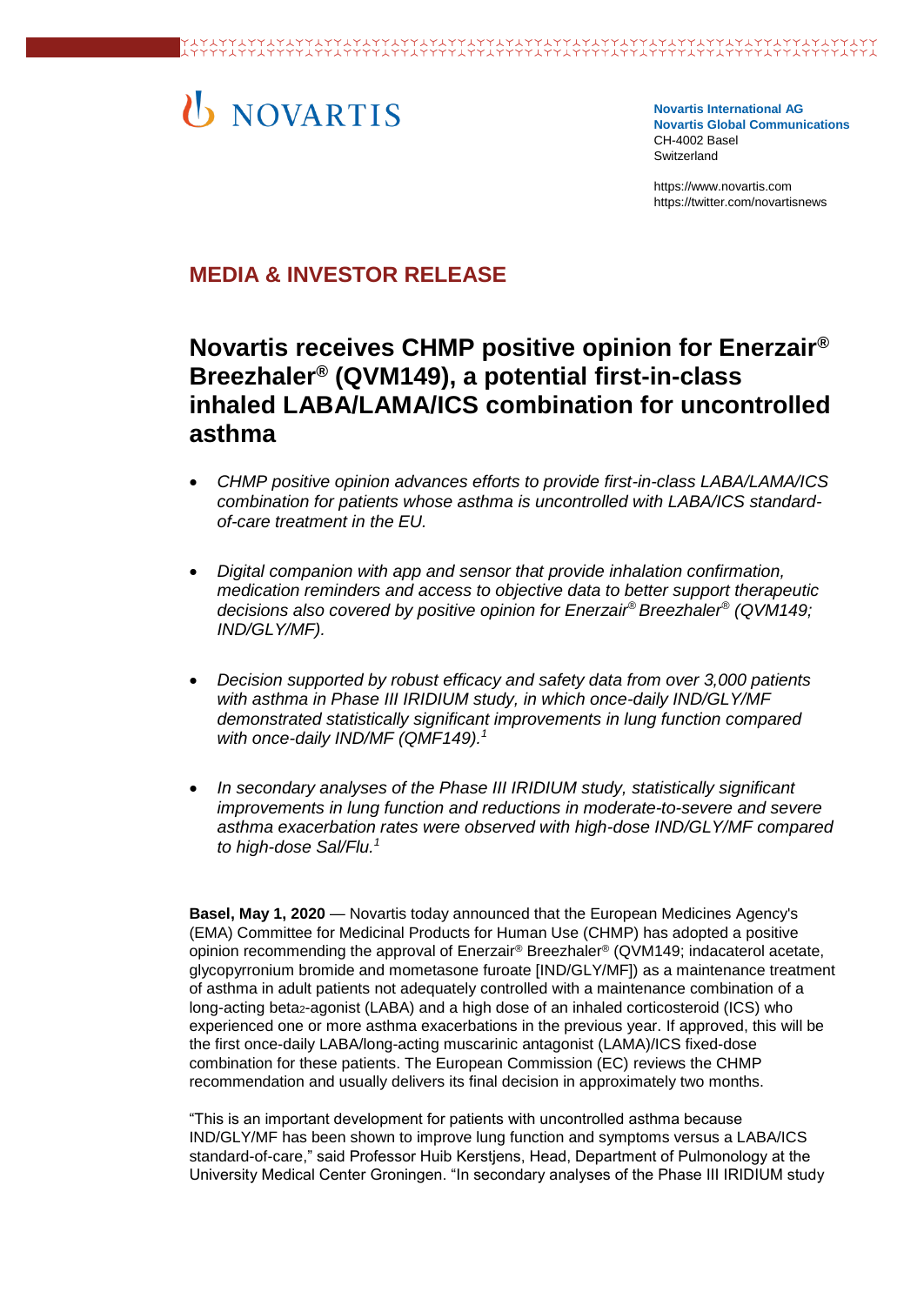statistically significant reductions in moderate-to-severe and severe asthma exacerbation rates were observed with high-dose IND/GLY/MF compared to high-dose salmeterol xinafoate/fluticasone propionate."

IND/GLY/MF will be administered via the dose-confirming Breezhaler® device, which enables once-daily inhalation using a single inhaler. If approved, IND/GLY/MF will be the first asthma treatment in the EU that can be prescribed together with a digital companion; a Propeller Health sensor and app custom-built for the Breezhaler<sup>®</sup> device. This companion will provide patients with inhalation confirmation, medication reminders and access to objective data that can be shared with their physician in order to help them make better therapeutic decisions.

"Today's news is a key milestone in our journey to reimagine asthma care by bringing innovative medicines and a digital companion to patients with uncontrolled asthma," said Linda Armstrong, MD, Respiratory Development Unit Head, Novartis Pharmaceuticals. "Oncedaily IND/GLY/MF has the potential to improve asthma control for patients whose lives are still impacted by their disease, despite existing inhaled therapies. Additionally, we are pleased to bring an innovative sensor and app companion supplied with IND/GLY/MF to patients to help support enhanced adherence."

The CHMP recommendation is based on robust efficacy and safety data from over 3,000 patients with asthma from the Phase III IRIDIUM study, in which IND/GLY/MF demonstrated statistically significant improvements in lung function compared with indacaterol acetate/mometasone furoate (IND/MF).<sup>1</sup>

In the IRIDIUM study, the key secondary endpoint was improvement in Asthma Control Questionnaire score (ACQ-7) for IND/GLY/MF versus IND/MF. Both treatments delivered clinically meaningful improvements in this measure of symptoms from baseline at Week 26, but the key secondary endpoint was not met. Among other secondary analyses, IRIDIUM explored asthma exacerbation rates, where statistically significant reductions were observed in moderate-to-severe and severe asthma exacerbation rates with IND/GLY/MF compared with an established LABA/ICS standard-of-care (twice-daily salmeterol xinafoate/fluticasone propionate). Safety findings were consistent with the known safety profiles of the monocomponents.<sup>1</sup>

Last month the CHMP also recommended the approval of Atectura<sup>®</sup> Breezhaler<sup>®</sup> (IND/MF) as a maintenance treatment of asthma for adults and adolescents 12 years of age and older not adequately controlled with inhaled corticosteroids and inhaled short-acting beta-agonists.<sup>2</sup> Novartis is committed to bringing IND/GLY/MF and IND/MF to patients, with additional regulatory filings currently underway in multiple countries, including Switzerland, Japan and Canada.

In keeping with the Novartis commitment to reduce the environmental impact of our asthma combinations, IND/GLY/MF and IND/MF will both be available in the Breezhaler® device which is hydrofluoroalkane/chlorofluorocarbon (HFA/CFC)-free.

#### **About Uncontrolled Asthma**

Asthma affects an estimated 358 million people worldwide and can cause a significant personal, health and financial burden when not adequately controlled.3,4 Despite current therapy, over 40% of patients with asthma at Global Initiative for Asthma (GINA) Step 3, and over 45% at GINA Steps 4 and 5 remain uncontrolled.5,6 Patients with uncontrolled asthma may downplay or underestimate the severity of their disease and are at a higher risk of exacerbation, hospitalization or death.<sup>7,8,9</sup> Barriers, such as treatment mismatch, safety issues with an oral corticosteroid and ineligibility for biologics, have created an unmet medical need in asthma.10,11

## **About Enerzair® Breezhaler®**

Enerzair® Breezhaler® (QVM149; IND/GLY/MF) is intended as a maintenance treatment of asthma in adult patients not adequately controlled with a maintenance combination of a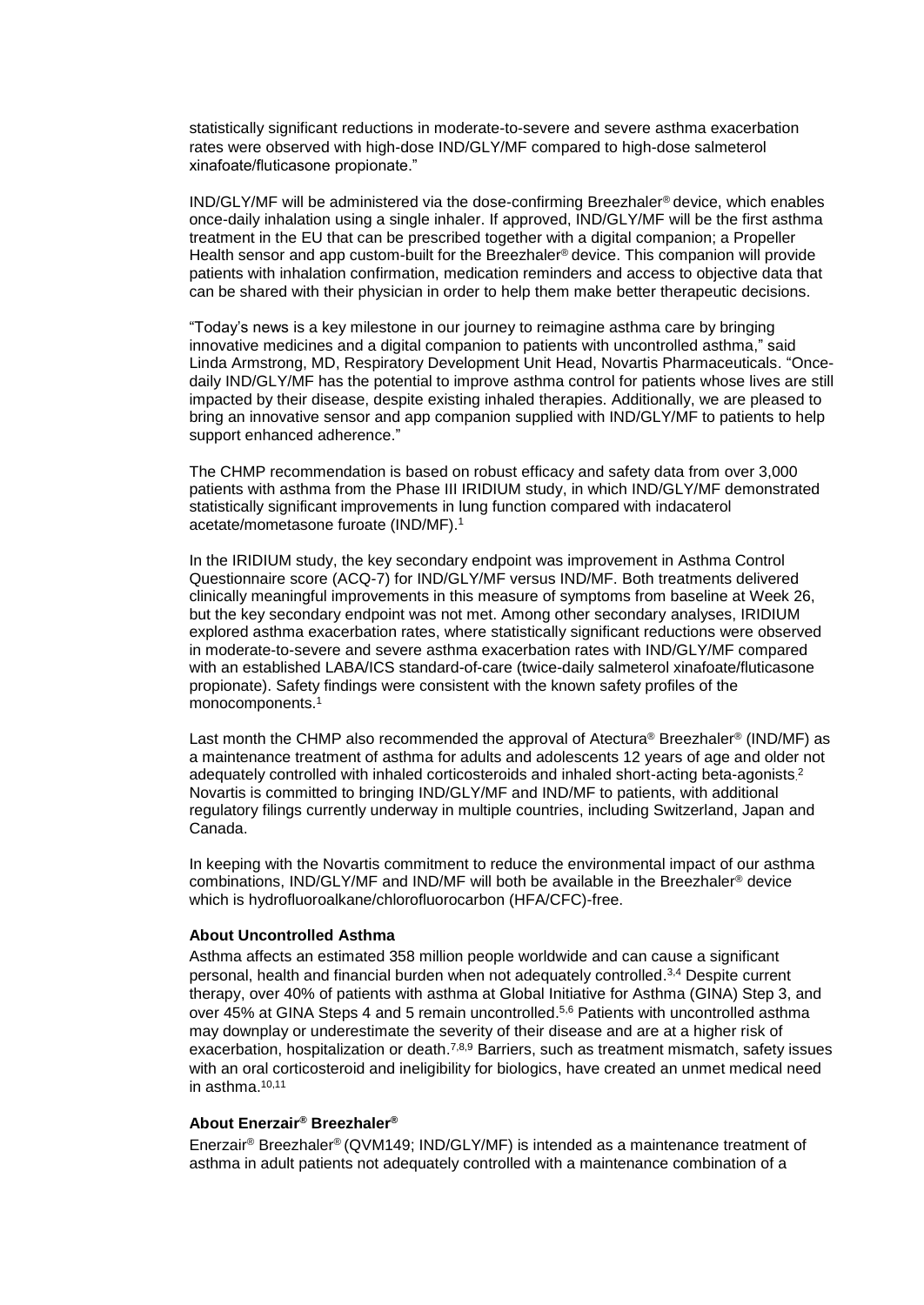long-acting beta<sub>2</sub>-agonist and a high dose of an inhaled corticosteroid who experienced one or more asthma exacerbations in the previous year. This formulation combines the bronchodilation of indacaterol acetate (a LABA) and the antimuscarinic effects of glycopyrronium bromide (a LAMA) with mometasone furoate (high-dose ICS) in a precise once-daily formulation, delivered via the dose-confirming Breezhaler® device. Glycopyrronium bromide certain use and formulation intellectual property were exclusively licensed to Novartis in April 2005 by Sosei Heptares and Vectura. Mometasone furoate is exclusively licensed to Novartis from a subsidiary of Merck & Co., Inc, Kenilworth, NJ, USA, for use in IND/GLY/MF (worldwide excluding the U.S.).

The sensor for the Breezhaler® device was developed by Propeller Health and is a CE marked Medical Device, designed and licensed to Novartis exclusively for use with the Breezhaler® inhaler worldwide. The sensor includes a microchip, a microphone, Bluetooth capabilities, an antenna and a battery. The sensor does not alter the drug delivery characteristics of the Breezhaler® inhaler itself but produces a recording of each administered dose. Based on the patient's recorded medication usage, personalized content is presented within the app to help the patient better self-manage their asthma.

# **About Atectura**® **Breezhaler**®

Atectura® Breezhaler® (QMF149; IND/MF) is the combination of indacaterol acetate and mometasone furoate intended as a maintenance treatment of asthma in adults and adolescents 12 years of age and older not adequately controlled with ICS and inhaled shortacting beta-agonists. IND/MF combines the bronchodilation of indacaterol acetate (a LABA) with the anti-inflammatory mometasone furoate (an ICS) in a precise once-daily formulation, delivered via the dose-confirming Breezhaler® device. Mometasone furoate is exclusively licensed to Novartis from a subsidiary of Merck & Co., Inc, Kenilworth, NJ, USA, for use in IND/MF.

## **About the PLATINUM Clinical Development Program**

The PLATINUM program, containing over 7,500 patients worldwide, is the Novartis Phase III clinical development program supporting the development of IND/GLY/MF and IND/MF. It includes four studies: the QUARTZ study, which compared a low-dose of IND/MF with MF alone; the PALLADIUM study, which compared IND/MF with MF and salmeterol xinafoate/fluticasone propionate (Sal/Flu); the IRIDIUM study, which compared IND/GLY/MF with IND/MF and Sal/Flu; and the ARGON study, which compared IND/GLY/MF with a combination of Sal/Flu and tiotropium.

#### **About the IRIDIUM study**1,12

IRIDIUM was a Phase III, multicenter, randomized, double-blind, parallel-group study, designed to compare the efficacy and safety of IND/GLY/MF with IND/MF in patients with asthma.

The purpose of the trial was to evaluate the efficacy and safety of two different doses of IND/GLY/MF (High: 150/50/160 μg and Medium:150/50/80 μg), versus two respective IND/MF doses (High: 150/320 μg and Medium: 150/160 μg) in patients with uncontrolled asthma, as determined by pulmonary function testing and effects on asthma control.

All patients were required to be symptomatic at screening despite being on treatment with medium or high stable doses of LABA/ICS. Approximately 3,092 male and female adult patients with asthma were randomized 1:1:1:1:1 (approximately 618 patients in each of the treatment groups) to receive either:

- IND/GLY/MF 150/50/80 μg (once-daily)
- IND/GLY/MF 150/50/160 μg (once-daily)
- IND/MF 150/160 μg (once-daily)
- $\bullet$  IND/MF 150/320 μg (once-daily)
- Sal/Flu 50/500 μg (twice-daily, via Accuhaler®)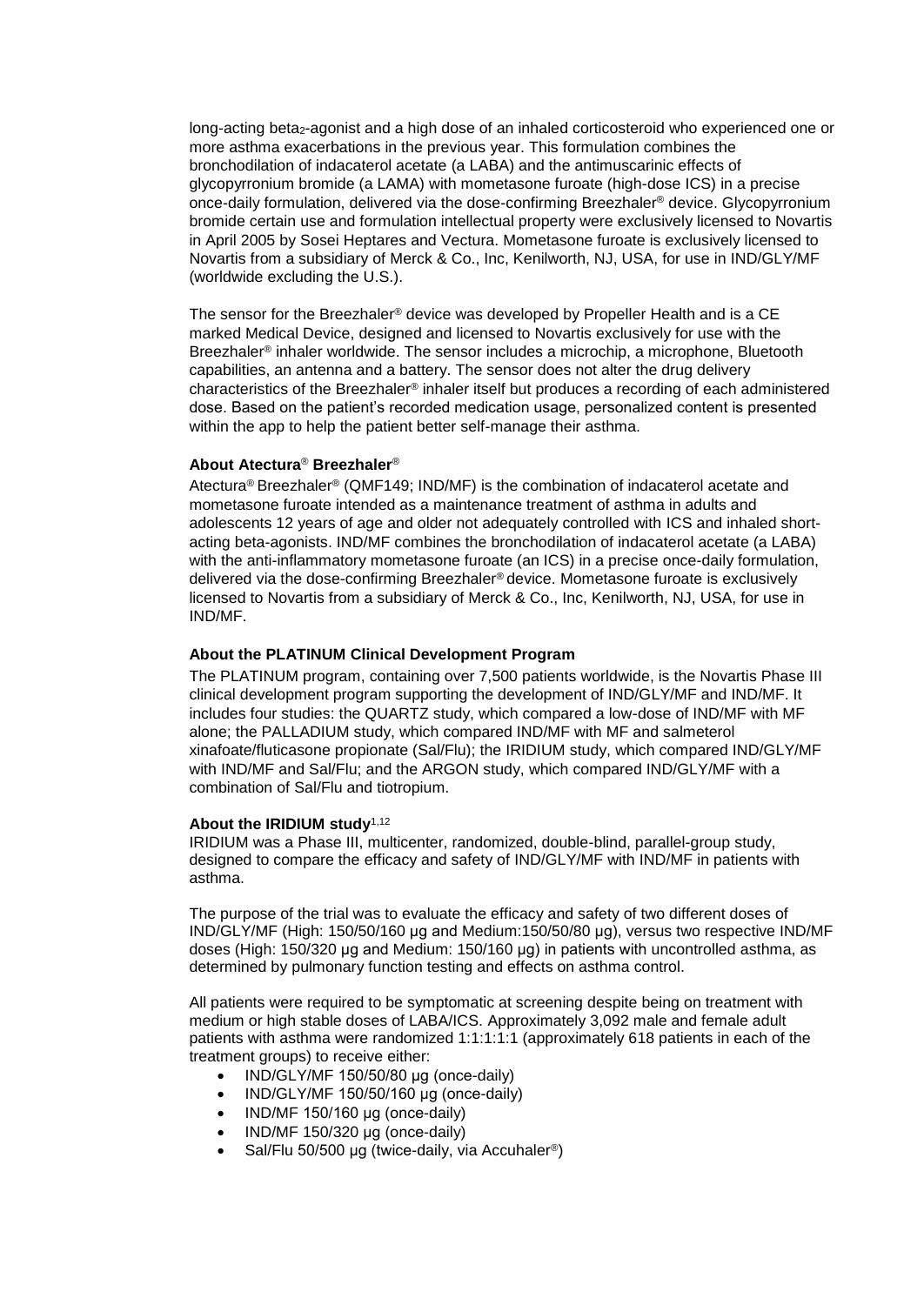The primary objective of this study was to demonstrate superiority of both high-dose IND/GLY/MF versus high-dose IND/MF and medium-dose IND/GLY/MF versus medium-dose  $IND/MF$ , all delivered once-daily, in improving trough  $FEV<sub>1</sub>$  (volume of air that can be forced out in the first second of expiration approximately 24 hours post-administration of study drug) after 26 weeks of treatment in patients with asthma.

The key secondary objective was to demonstrate the superiority of both doses of IND/GLY/MF versus respective doses of IND/MF, in improving Asthma Control Questionnaire (ACQ-7) score after 26 weeks of treatment in patients with asthma.

Other secondary analyses also included reduction of exacerbation rate, comparing high-dose IND/GLY/MF with high-dose IND/MF and medium-dose IND/GLY/MF with medium-dose IND/MF. Secondary analyses included efficacy comparisons for both doses of IND/GLY/MF compared with Sal/Flu (50/500 μg).

The study showed that  $IND/GLY/MF$  was superior to  $IND/MF$  in improving trough  $FEV<sub>1</sub>$  after 26 weeks, meeting the primary endpoint. The key secondary endpoint, improvement in ACQ-7 score for IND/GLY/MF versus IND/MF was not met but tested treatments showed clinically meaningful improvements in this measure of symptoms from baseline at Week 26. Among other secondary analyses, a substantial reduction was observed in moderate-to-severe and severe asthma exacerbation rates with IND/GLY/MF compared with twice-daily Sal/Flu (50/500 µg).

IND/GLY/MF was generally well tolerated, and safety was comparable across treatment arms.

Full information on all of the endpoints measured in the study can be accessed at ClinicalTrials.gov (Identifier: NCT02571777).

#### **About the PALLADIUM study**<sup>13</sup>

PALLADIUM (NCT02554786) was a multicenter, randomized, 52-week treatment, doubleblind, triple-dummy, parallel-group study, designed to assess the efficacy and safety of IND/MF compared with MF alone in patients with asthma.

PALLADIUM included 2,216 male and female patients (including 107 adolescents, aged ≥12 to <18 years old) with medium or high-dose ICS or low-dose ICS/LABA use 3 months prior to screening, a pre-bronchodilator  $FEV_1$  of  $\geq 50\%$  and less than 80% of the predicted normal value for the patient and an Asthma Control Questionnaire (ACQ-7) score of greater than 1.5.

Patients were randomized 1:1:1:1:1 to receive either high-dose IND/MF (150/320 μg) oncedaily delivered via Breezhaler® (n=445); medium-dose IND/MF (150/160 μg) once-daily delivered via Breezhaler® (n=439); MF 400 μg once-daily delivered via Twisthaler® (n=444); MF 800 μg administered as 400 μg twice-daily delivered via Twisthaler® (n=442); or salmeterol xinafoate/fluticasone propionate (Sal/Flu) 50/500 μg twice-daily delivered via Accuhaler® (n=446).

The study showed that medium and high doses of IND/MF demonstrated significant improvements compared with MF in trough  $FEV<sub>1</sub>$  at Week 26 (Medium: 0.211 L; p<0.001) (High: 0.132 L; p<0.001). The key secondary endpoint of improvement in ACQ-7 at Week 26 was also met for combined doses of IND/MF compared with combined doses of MF (-0.209; p<0.001). These positive results were also observed at Week 52.

Analyses of other lung function endpoints showed greater improvements for IND/MF compared with MF in both morning and evening Peak Expiratory Flow (PEF). Reductions in daily rescue medication use and exacerbation rates were also observed. Patients demonstrated a 12% increase in  $FEV<sub>1</sub>$  and 200 mL within 30 minutes following administration of 400 µg salbutamol/360 µg albuterol (or equivalent dose) at the first visit or from historical data.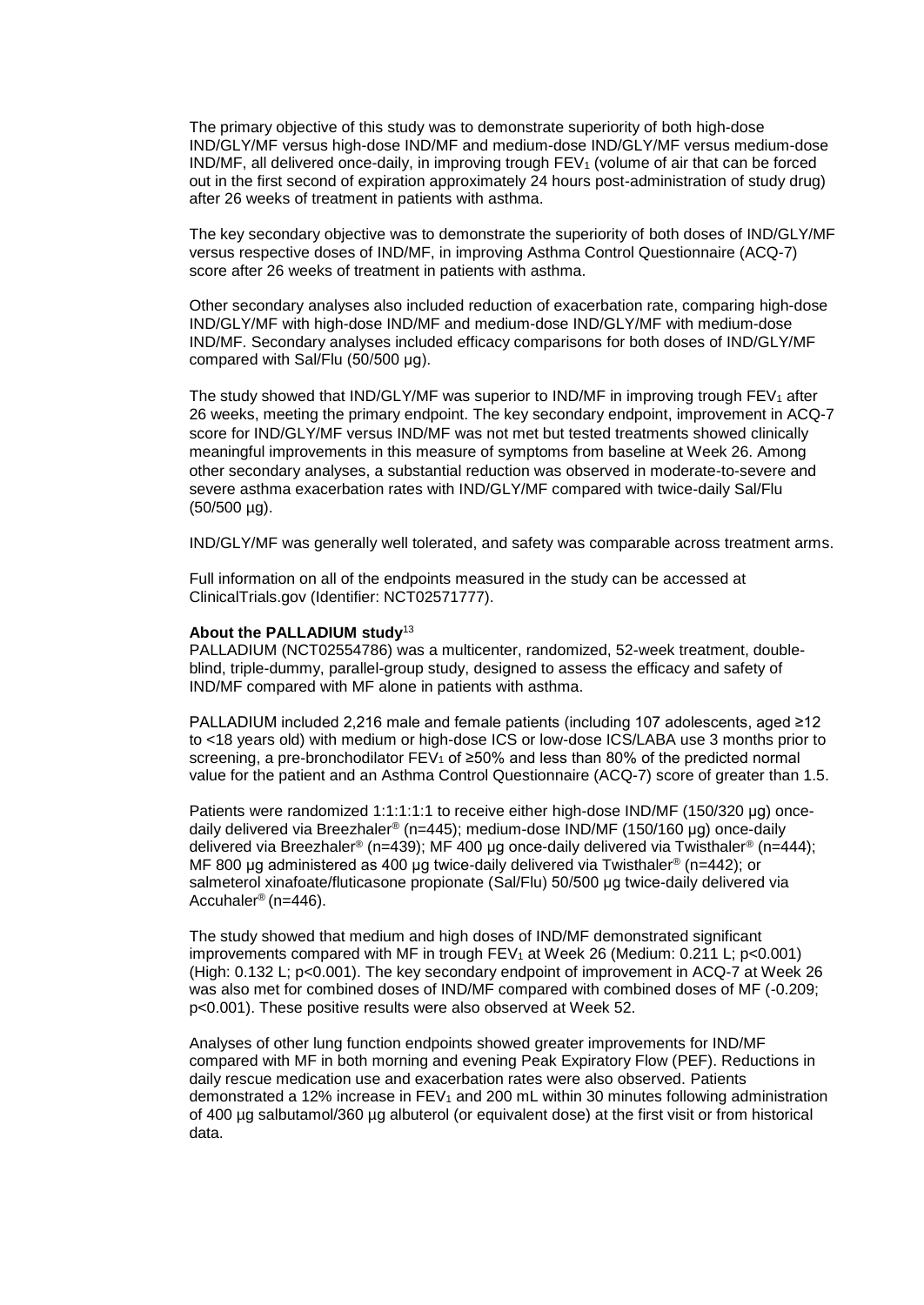In the secondary analyses of comparison to Sal/Flu, high-dose IND/MF showed improvements in trough FEV<sub>1</sub> (0.048 L;  $p=0.040$ ) at 52 weeks. In asthma control, high-dose IND/MF and Sal/Flu were comparable with a difference in ACQ-7 score of 0.010 (p=0.824). Improvements were observed in both morning and evening PEF (Morning: 13.8 L/min; p<0.001) (Evening: 9.1 L/min; p=0.002), and percentage of rescue medication free days over 52 weeks (4.3; p=0.034) in patients treated with high-dose IND/MF versus Sal/Flu. High-dose IND/MF also showed faster onset of action over Sal/Flu as demonstrated by  $FEV<sub>1</sub>$  measurement at 5 minutes on Day 1 (0.055 L; p<0.001).

IND/MF was generally well tolerated, and safety was comparable across treatment arms.

#### **About the QUARTZ study**<sup>14</sup>

The QUARTZ Study (NCT02892344) was a Phase III, multicenter, randomized, 12-week treatment, double-blind study, designed to assess the efficacy and safety of IND/MF (150/80µg) compared with MF (200 µg) delivered via the Twisthaler<sup>®</sup> device in adult and adolescent patients with asthma.

All patients were required to be on a stable low dose of ICS (with or without LABA) for at least one month prior to entering the run-in period. During the run-in period, all patients received open-label fluticasone propionate 100 μg twice-daily delivered via Accuhaler®. Patients meeting the eligibility criteria at the end of the run-in period were equally randomized (1:1) to one of the two treatment groups IND/MF 150/80 μg once-daily delivered via the doseconfirming Breezhaler® device, or MF 200 μg once-daily, delivered via Twisthaler®.

802 male and female patients (including 64 adolescents, aged ≥ 12 to < 18 years old) were randomized to receive IND/MF (n=398) or MF (n=404). The mean age was 45.6 years with a mean asthma duration of 14.0 years.

Mean pre-bronchodilator FEV<sub>1</sub> (% predicted of normal) was 75.1% at baseline and the mean  $FEV<sub>1</sub>$  reversibility after inhalation of short acting beta agonist was 20.7%. The majority of patients were treated with low-dose ICS (42.9%) or low-dose LABA/ICS (56.0%) prior to the study.

Spirometry was performed at the end of the treatment period. The primary objective was to demonstrate the superiority of IND/MF 150/80 μg once-daily (in the evening) compared with MF 200 µg once-daily in terms of trough  $FEV_1$  after 12 weeks of treatment in adults and adolescents. The key secondary objective was to demonstrate the superiority of IND/MF 150/80 μg to MF 200 μg (once-daily) in terms of Asthma Control Questionnaire (ACQ-7) after 12 weeks of treatment.

 $IND/MF$  demonstrated statistically significant improvements in trough  $FEV<sub>1</sub>$  compared with MF after 12 weeks of treatment in adult and adolescent patients with inadequately controlled asthma (least squares [LS] mean treatment difference: 0.182 L, 95% CI: 0.148, 0.217; p<0.001). In addition, clinically meaningful lung function benefit for IND/MF was supported by improvements in evening PEF of 26.1 L/min compared with MF alone (95% CI, 21.0, 31.2).

IND/MF also demonstrated statistically significant improvements in asthma control compared with MF, as measured by ACQ-7 after 12 weeks of treatment (LS mean treatment difference: - 0.218, 95% CI: -0.293, -0.143; p<0.001). In addition, a clinically meaningful improvement in ACQ-7 was supported by a responder analysis, in which the IND/MF group had a greater proportion of responders (improvement in ACQ-7 >=0.5) compared with the MF group (74.7% vs 64.9%, respectively (odd ratio: 1.69, 95% CI: 1.23, 2.33).

IND//MF was generally well tolerated, and safety was comparable across treatment arms.

#### **About the ARGON study**<sup>15</sup>

ARGON (NCT03158311) is a Phase IIIb, multicenter, randomized, 24-week, parallel-group, non-inferiority, open-label (blinded for the two IND/GLY/MF tested strengths), active-controlled study comparing the efficacy and safety of IND/GLY/MF with a free combination of salmeterol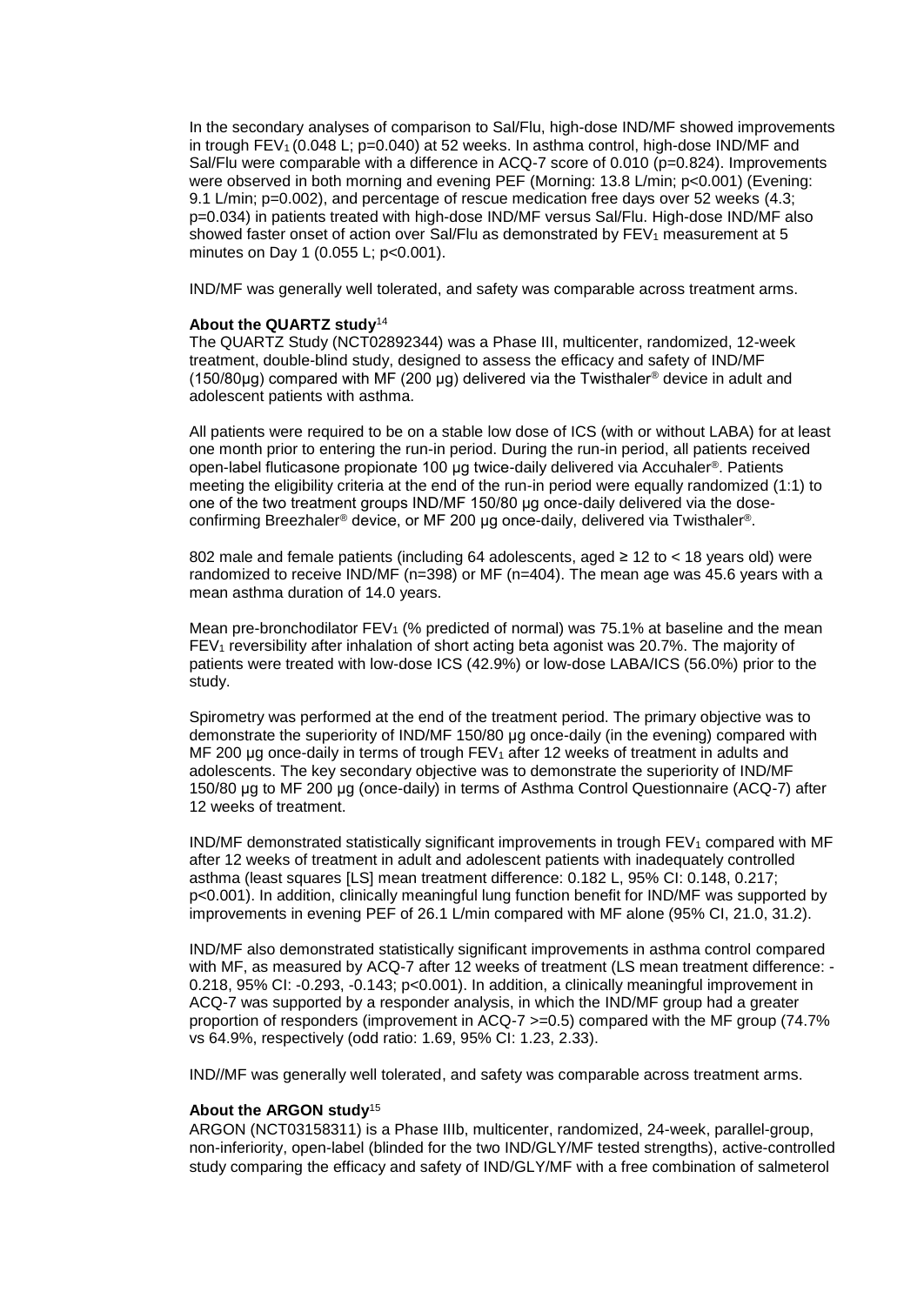xinafoate/fluticasone propionate (Sal/Flu) plus tiotropium in patients with uncontrolled asthma. The ARGON study has completed in the field and its Clinical Study Report is currently being finalized.

The purpose of this trial was to demonstrate that the efficacy of two strengths of the fixeddose combination product IND/GLY/MF (High: 150/50/160 μg and Medium: 150/50/80 μg) is non-inferior to the efficacy of the free combination of Sal/Flu (50/500 μg) plus tiotropium (5 μg) in patients with uncontrolled asthma.

All patients were symptomatic at screening despite treatment with medium or high stable doses of LABA/ICS as defined by Asthma Control Questionnaire (ACQ-7) score ≥ 1.5.

Approximately 1,251 male and female patients with uncontrolled asthma (aged 18 and above) were randomized 1:1:1 (approximately 417 patients in each of the treatment groups) to receive either:

- $\bullet$  IND/GLY/MF 150/50/80 μg (once-daily)
- IND/GLY/MF 150/50/160 μg (once-daily)
- Open label Sal/Flu 50/500 μg (twice-daily) delivered via Diskus® plus tiotropium delivered via Respimat®

The primary objective of this study was to demonstrate non-inferiority of both high-dose IND/GLY/MF and low-dose IND/GLY/MF to comparator Sal/Flu plus tiotropium after 24 weeks of treatment based on Asthma Quality of Life Questionnaire.

Secondary objectives included:

- To evaluate efficacy of high-dose IND/GLY/MF and medium-dose IND/GLY/MF compared with Sal/Flu plus tiotropium based on trough  $FEV<sub>1</sub>$  after 24 weeks of treatment
- To evaluate efficacy of high-dose IND/GLY/MF and medium-dose IND/GLY/MF compared with Sal/Flu plus tiotropium based on Asthma Quality of Life Questionnaire over 24 weeks of treatment.
- To evaluate efficacy of high-dose IND/GLY/MF and medium-dose IND/GLY/MF compared with Sal/Flu plus tiotropium based on ACQ-7 over 24 weeks of treatment.
- To evaluate efficacy of high-dose IND/GLY/MF and medium-dose IND/GLY/MF compared with Sal/Flu plus tiotropium based on lung function over 24 weeks of treatment.

# **Disclaimer**

This press release contains forward-looking statements within the meaning of the United States Private Securities Litigation Reform Act of 1995. Forward-looking statements can generally be identified by words such as "potential," "can," "will," "plan," "may," "could," "would," "expect," "anticipate," "seek," "look forward," "believe," "committed," "investigational," "pipeline," "launch," or similar terms, or by express or implied discussions regarding potential marketing approvals, new indications or labeling for the investigational or approved products described in this press release, or regarding potential future revenues from such products. You should not place undue reliance on these statements. Such forward-looking statements are based on our current beliefs and expectations regarding future events, and are subject to significant known and unknown risks and uncertainties. Should one or more of these risks or uncertainties materialize, or should underlying assumptions prove incorrect, actual results may vary materially from those set forth in the forward-looking statements. There can be no guarantee that the investigational or approved products described in this press release will be submitted or approved for sale or for any additional indications or labeling in any market, or at any particular time. Nor can there be any guarantee that such products will be commercially successful in the future. In particular, our expectations regarding such products could be affected by, among other things, the uncertainties inherent in research and development, including clinical trial results and additional analysis of existing clinical data; regulatory actions or delays or government regulation generally; global trends toward health care cost containment, including government, payor and general public pricing and reimbursement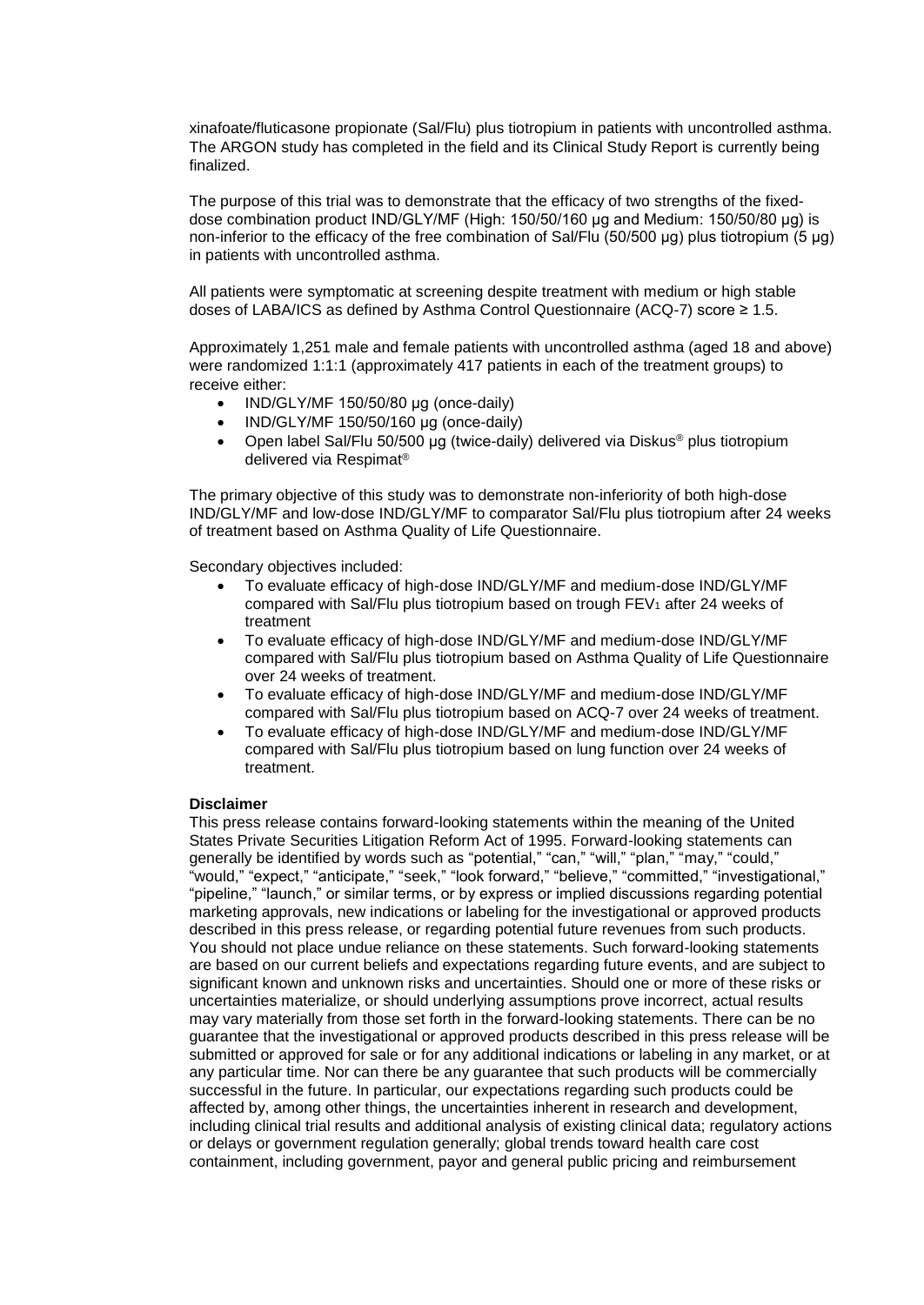pressures and requirements for increased pricing transparency; our ability to obtain or maintain proprietary intellectual property protection; the particular prescribing preferences of physicians and patients; general political, economic and business conditions, including the effects of and efforts to mitigate pandemic diseases such as COVID-19; safety, quality, data integrity or manufacturing issues; potential or actual data security and data privacy breaches, or disruptions of our information technology systems, and other risks and factors referred to in Novartis AG's current Form 20-F on file with the US Securities and Exchange Commission. Novartis is providing the information in this press release as of this date and does not undertake any obligation to update any forward-looking statements contained in this press release as a result of new information, future events or otherwise.

#### **About Novartis**

Novartis is reimagining medicine to improve and extend people's lives. As a leading global medicines company, we use innovative science and digital technologies to create transformative treatments in areas of great medical need. In our quest to find new medicines, we consistently rank among the world's top companies investing in research and development. Novartis products reach nearly 800 million people globally and we are finding innovative ways to expand access to our latest treatments. About 109,000 people of more than 145 nationalities work at Novartis around the world. Find out more at https://www.novartis.com.

Novartis is on Twitter. Sign up to follow @Novartis at **<https://twitter.com/novartisnews>** For Novartis multimedia content, please visit **https:/[/www.novartis.com/news/media-library](http://www.novartis.com/news/media-library)** For questions about the site or required registration, please contact [media.relations@novartis.com](mailto:media.relations@novartis.com)

#### **References**

<sup>1</sup> Data on file

<sup>2</sup> Meeting highlights from the Committee for Medicinal Products for Human Use (CHMP) 23-26 March 2020 (updated) Share. Available at[: https://www.ema.europa.eu/en/news/meeting-highlights-committee-medicinal-products-human](https://www.ema.europa.eu/en/news/meeting-highlights-committee-medicinal-products-human-use-chmp-23-26-march-2020-updated)[use-chmp-23-26-march-2020-updated.](https://www.ema.europa.eu/en/news/meeting-highlights-committee-medicinal-products-human-use-chmp-23-26-march-2020-updated) Last accessed April 2020

<sup>3</sup> GBD Chronic Respiratory Disease Collaborators. Global, regional, and national deaths, prevalence, disabilityadjusted life years, and years lived with disability for chronic obstructive pulmonary disease and asthma. 2017. Available at: https://doi.org/10.1016/S2213-2600(17)30293-X

<sup>4</sup> AAFA. My Life With Asthma Survey Findings Report. Available at: https://www.aafa.org/media/1684/my-life-withasthma-in-2017-survey-findings-report.pdf. Accessed April 2020.

<sup>5</sup> Chung KF et al. International ERS/ATS guidelines on definition, evaluation and treatment of severe asthma*. Eur Respir J* 2014;43(2):343-73.

<sup>6</sup> Fang J et al. Demographic, clinical characteristics and control status of pediatric, adolescent, and adult asthma patients by GINA Step in a US longitudinal cohort. *Am J Resp Crit Care Med* 2018;197:A1903

<sup>7</sup> Peters SP et al. Uncontrolled asthma: a review of the prevalence, disease burden and options for treatment. *Respir Med* 2006;100(7):1139-1151.

<sup>8</sup> Katsaounou P et al. Still Fighting for Breath: a patient survey of the challenges and impact of severe asthma. ERJ *Open Res* 2018;4(4):00076-2018.

9 Price D et al. Asthma control and management in 8,000 European patients: the REcognise Asthma and LInk to Symptoms and Experience (REALISE) survey. *NPJ Prim Care Respir Med* 2014;24:14009.

<sup>10</sup> Price D, et al. Adverse outcomes from initiation of systemic corticosteroids for asthma: long-term observational study. *J Asthma Allergy* 2018;11:193-204.

<sup>11</sup> Albers FC et al. Biologic treatment eligibility for real-world patients with severe asthma: The IDEAL study. *J Asthma* 2018;55(2):152-160.

<sup>12</sup> ClinicalTrials.gov. Available at[: https://clinicaltrials.gov/ct2/show/NCT02571777.](https://clinicaltrials.gov/ct2/show/NCT02571777) Last accessed April 2020.

<sup>13</sup> ClinicalTrials.gov. Available at: https://clinicaltrials.gov/ct2/show/NCT02554786. Last accessed April 2020.

<sup>14</sup> ClinicalTrials.gov. Available at[: https://clinicaltrials.gov/ct2/show/NCT02892344.](https://clinicaltrials.gov/ct2/show/NCT02892344) Last accessed April 2020.

<sup>15</sup> ClinicalTrials.gov. Available at[: https://clinicaltrials.gov/ct2/show/NCT03158311. Last accessed April 2020.](https://clinicaltrials.gov/ct2/show/NCT03158311.%20Last%20accessed%20April%202020)

# # #

#### **Novartis Media Relations**

E-mail: [media.relations@novartis.com](mailto:media.relations@novartis.com)

Peter Zuest Novartis Global External Communications +41 79 899 9812 (mobile) [peter.zuest@novartis.com](mailto:peter.zuest@novartis.com)

Phil McNamara Global Head, Respiratory Communications +41 79 510 8756 (mobile) [philip.mcnamara@novartis.com](mailto:philip.mcnamara@novartis.com)